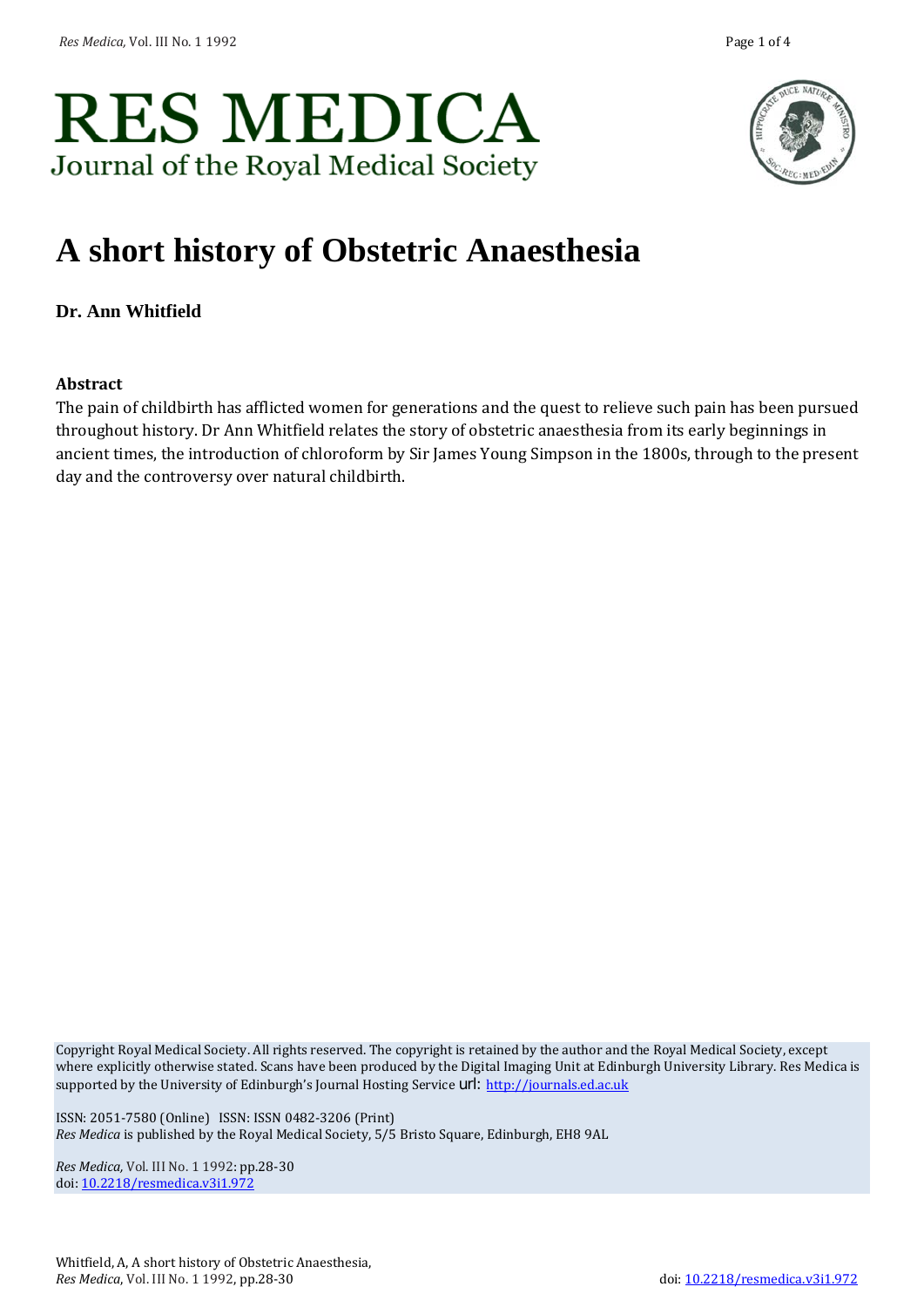**HISTORY** 

# **a short history of Obstetric Anaesthesia**

**The pain of childbirth has afflicted women for generations and the quest to relieve such pain has been pursued throughout history. Dr Ann Whitfield relates the story of obstetric anaesthesia from its early beginnings in ancient times, the introduction of chloroform by Sir James Young Simpson in the 1800s, through to the present day and the controversy over natural childbirth.**

The unique pain of childbirth has been<br>recognised since time immemorial.<br>There are numerous references in the Bible he unique pain of childbirth has been recognised since time immemorial. such as Genesis Chapter 3 and there are many other descriptions of attempts by previous civilisations to alleviate this torment. The Chinese gave their parturients opium and alcohol, while the Egyptians in Pharaonic times burnt turpentine near the labouring woman or concocted a vinegar and marble dust mixture to rub on her abdomen. Acknowledging childbirth to be painful and often dangerous, the Babylonians and Greeks before Christ practised goddessworship and placation with sacrifices. Hippocrates noted that primipara suffer the most pain in childbirth. Many ancient methods were non-pharmacological and seem to us barbaric.

Witchcraft was practised in mediaeval times and in 1591 Eufame McCulzean was burnt to death as a witch in Edinburgh for

attempting to cast her labour pains onto a dog. In the 18th century Mesmer induced a trance-like state in his patients, the forerunner of present-day hypnotism which is occasionally used in childbirth. The introduction of general anaesthesia in 1846 was immediately recognised by James Young Simpson as applicable to childbirth. Simpson was professor of obstetrics in Edinburgh (and senior president of the R.M.S. in 1835), a man of wide interests and with a great humanitarian desire to introduce some form of pain relief for his patients in labour (Figure 1). Hearing of Liston's success in London, using ether for an amputation, he at once obtained a small quantity and used it on January 1st 1847. On January 19th he gave the first obstetric anaesthetic. He continued to use ether during 1847 but was not satisfied with it and began searching for an alternative.

The anaesthetic properties of chloroform were possibly discovered by David Waldie of Linlithgow. He made a pure preparation and promised Simpson a sample. However, a fire destroyed his factory and Simpson ob-

*D r Ann Whitfield is a consultant anaesthetist at the Simpson Memorial Maternity Pavilion, Royal Infirmiry, University o f Edinburgh.*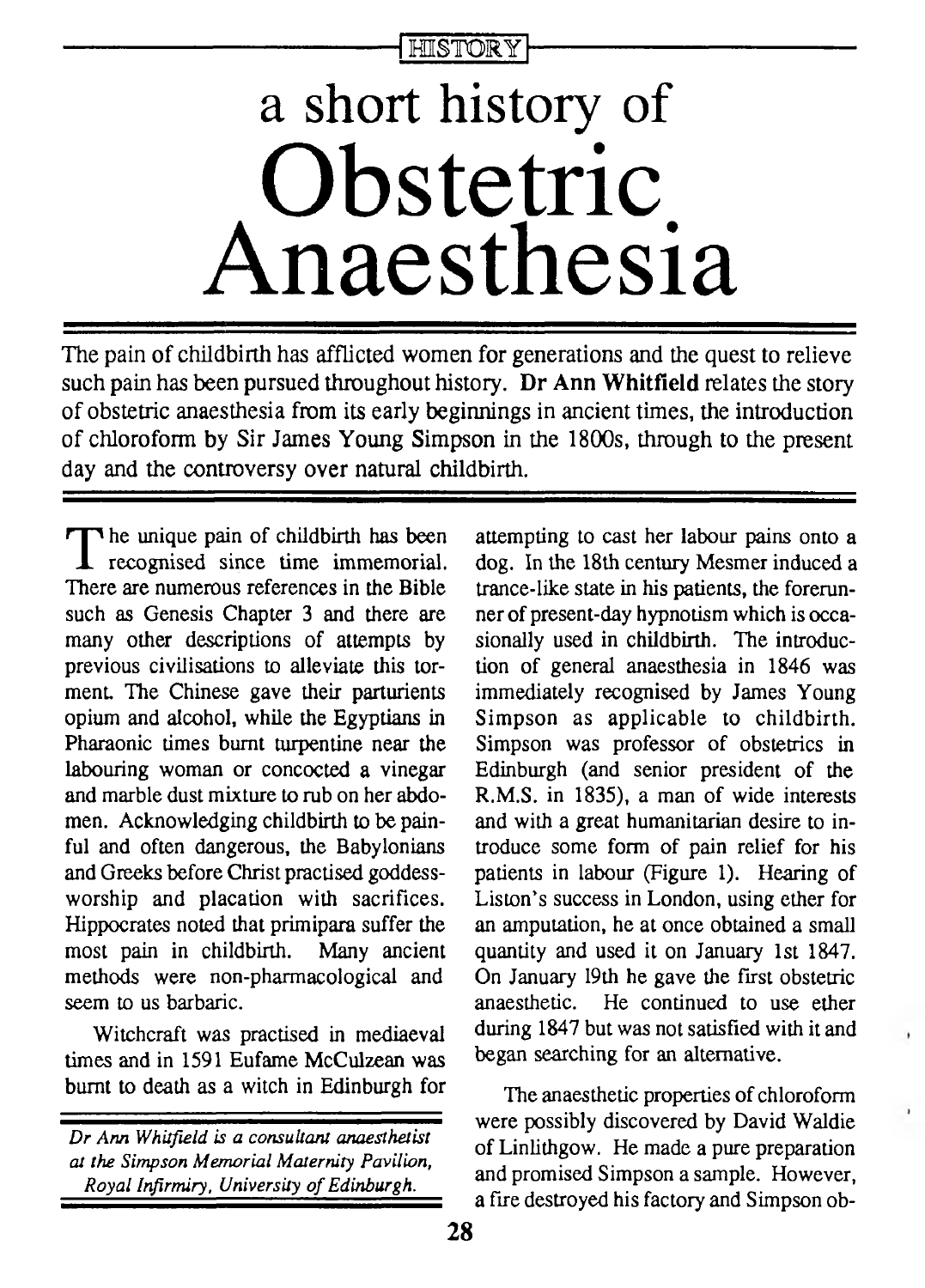## **HISTORY**

tained the chloroform from Duncan Flockhart of Edinburgh. At a party in his house in Queen Street the guests inhaled the agent and "were all under the mahogany in a trice", alarming Lady Simpson when she entered the room. Simpson then used chloroform on November 4th, presenting his findings to the Medico-Chirurgical Society

on November 10th. However he was subsequently much reviled by members of the medical profession and ministers of religion; Genesis chapter 3 was quoted against him: "In sorrow thou shalt bring forth children". Others accused him of turning the lyingin chamber into a scene of drunken debauchery.

Simpson refuted his critics, interpreting sorrow as toil rather than pain. However, not until 1853, when Queen Victoria requested chloroform for the birth of her ninth



*Figure 1. Sir James Young Simpson, the father of obstetric anaesthesia.*

child, did its use finally become respectable. The technique became known as *Chloroform a la Reine* and this agent was used in obstetrics until after the second world war.

In 1880, a Russian, Klikowich, described the use of nitrous oxide in labour. In 1933 Minnitt developed a self-administering nitrous oxide and air apparatus which was widely used until 1970. Its successor, Entonox (50% nitrous oxide in 50% oxygen premixed in one cylinder), was introduced in 1961. Another inhalation agent, Trichlorethylene, was also used for about forty years until its withdrawal in 1984.

Bier performed the first spinal anaesthetic in 1898 and the first epidural, described by Sicard and Cathelin, followed in

> 1901. Surgeons carried out the early work on regional blocks; indeed Barker wrote "I am doubtful ...of spinals falling into the hands of anaesthetists". Jonnesco, a Hungarian, agreed saying "Anaesthetists are often inexperienced and never responsible".

> Nowadays, both techniques are widely used in obstetrics in developed countries and are the responsibility of anaesthetists.

> In 1906 'Dammerschlaf' or

Twilight Sleep, was introduced; this was achieved by administering morphine with hyoscine. In a long labour the hyoscine was repeated but not the morphine. Thus the pain returned, but the hyoscine, providing amnesia, clouded the unpleasant memory. In 1913 Gwathmey described the use of colonic ether in oil, which was used until the 1950s.